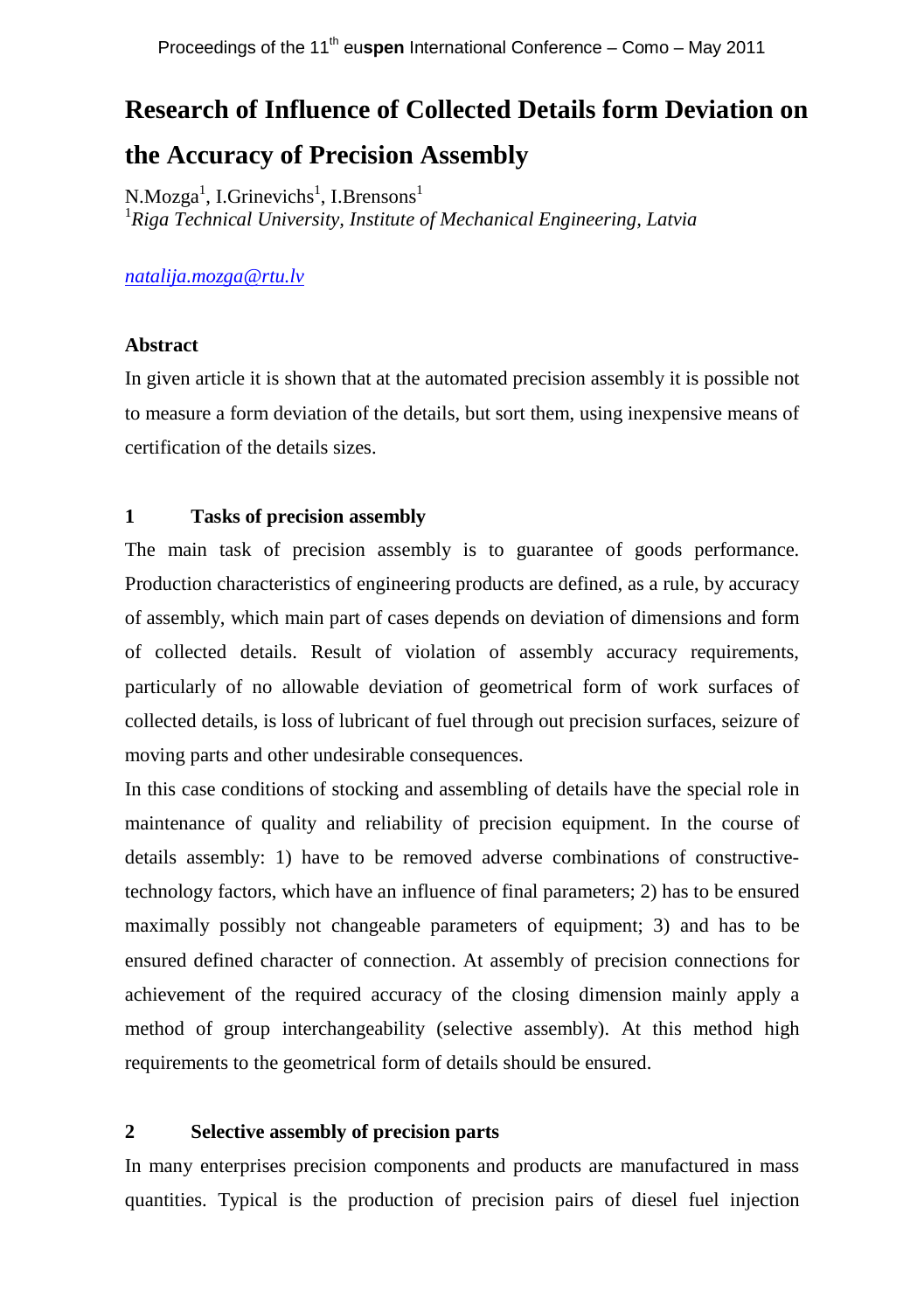equipment, production of which reaches tens of millions of pairs a year. Similar precision pairs are, for example, plunger pairs of high pressure sections of diesel fuel pumps for tractor and combine engines.

At selective assembly of precision parts the precision measurement of actual size and its labelling to the appropriate group has decisive importance, because these determine the deviation value of the closing link (for example, clearance) and, thus, the quality of the product. Processes of measurements and sorting at assembly consist in following: the details manufactured of set tolerance have to be divided into groups.

So, after carrying out of finishing operations high-precision details of plunger pair go at a position of the form deviations control.

### **3 Measuring of form deviations of precision pair**

For experimental measurements two batch of complete sets of details of plunger pairs - on 10 complete sets in everyone have been selected. Bushings in these batches had diameters close to most often occur during assembly.



Figure 1: The sketch of details of plunger pair of diesel fuel pump

The analysis of geometry of a precision cylindrical surface of bushings has shown, that the most typical form deviations for this surface are a deviation of axes straightness, deviation of roundness in various cross-section sections, bow of the top part of inner surface of the bushing (between sections I and III, Figure 1), taper (sections II-IV). For plunger axes straightness is provided with finishing technology, but it has deviations of roundness (lobing), basically, in section I and taper. For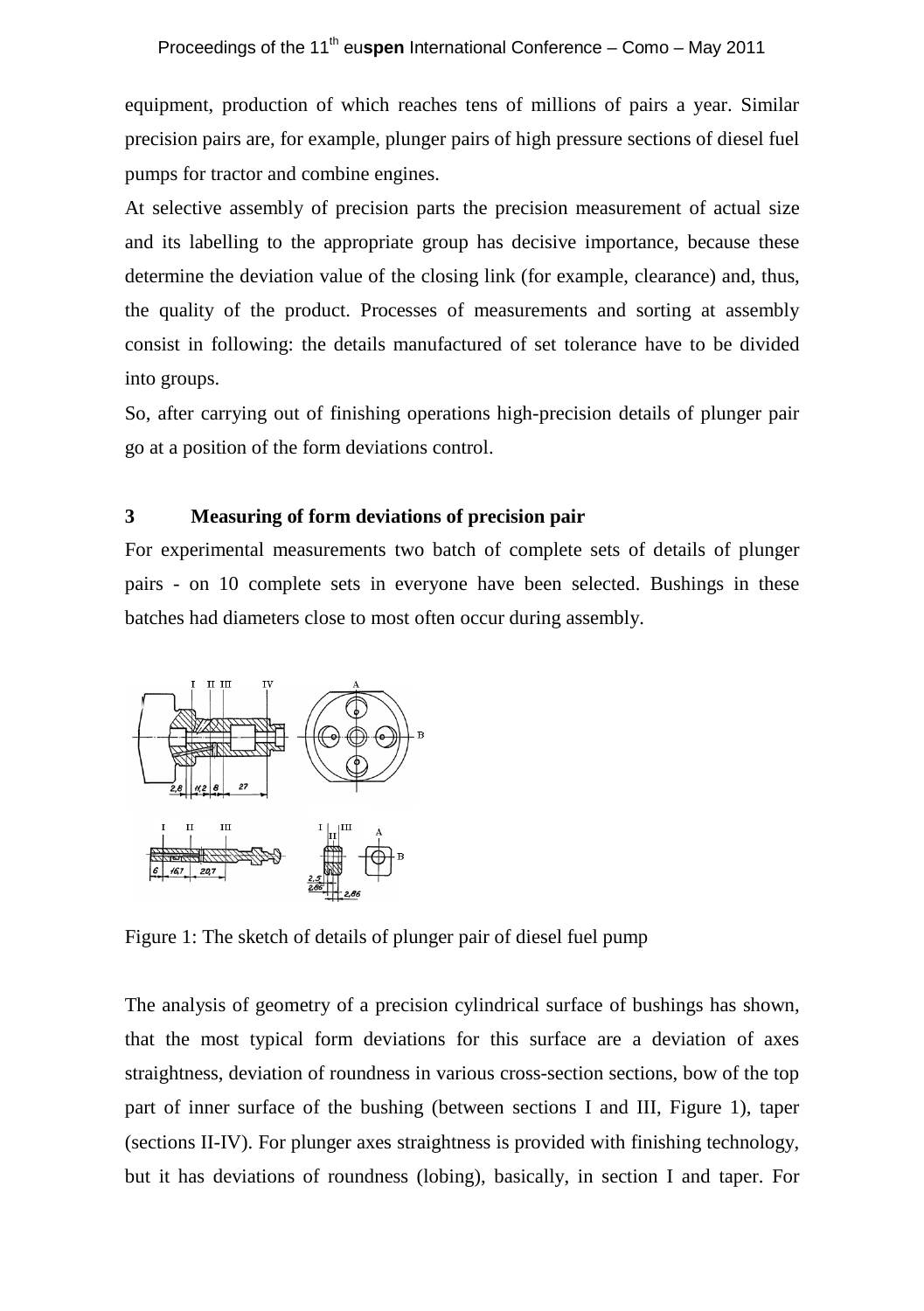metering device characteristic form deviations are deviations of roundness in crosssection sections, taper, barrel and bow. All these form deviations to a greater or lesser extent influence both mobility, and on hydrodensity of connection.

In order to determine the basic dimensions (diameter in the middle section) and to identify mentioned in this article form deviations of details of selected batches, carrying out a minimum number of different measurements, the following geometric dimensions have been measured:

- Diameters of bushings in sections  $I \div IV$ , and the deviations of the axis straightness. In each section diameters were measured in two perpendicular directions - A and B (Figure 1);

- Diameters of plungers in sections  $I \div III$  and quantities of lobing in section I;

- Diameters of metering device in sections  $I \div III$  in two directions A and B in each section.

## **4 Determination the clearance in precision pairs**

As a result, it was stated that the presence of such form deviations in longitudinal section leads to a redistribution of the diametrical clearance size along the length of the pair and arouse appearance of the so-called "jamming." In this case, the shaft does not have free movement under its own weight. Therefore, the main parameters determining the possibility of an assembly of precision parts are camber of shaft and hole axis and the size of diametral clearance. There are the next condition of the assembly of plunger pair: the diametrical clearance has to be greater than the sum of the camber of shaft and hole axis.

After measuring the detail size details are sorted by the measured dimension, and then is determined the group number for details. During sorting provides rejection of parts, which measured size goes beyond the manufacturing tolerance. According to the results sort of details is done the complication of pairs by method of group interchangeability. Then for ready connections is defined clearance, taking into account the deviations of the correct geometric form. The size of the hole is evaluated equal to the minimum value (taking into account the camber of its axis), but the shaft size – to the maximum value. Consequently, the diametrical clearance in the precision pair is equal to the difference between the diameters of the holes and